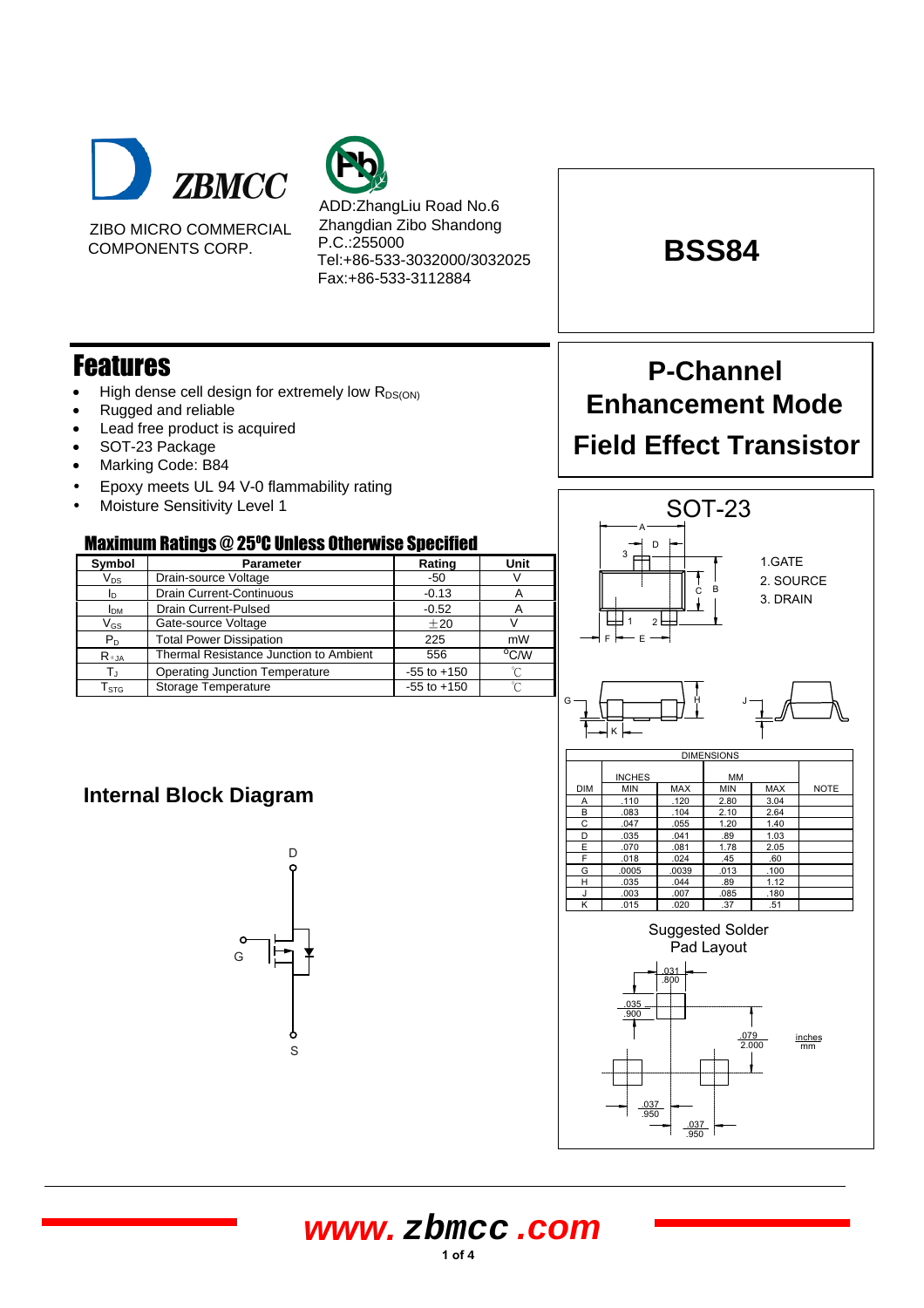

# **BSS84**

| <b>Parameter</b>                          | <b>Symbol</b>           | <b>Test Condition</b>                        | Min    | <b>Typ</b> | Max     | <b>Unit</b> |  |  |
|-------------------------------------------|-------------------------|----------------------------------------------|--------|------------|---------|-------------|--|--|
| <b>STATIC CHARACTERISTICS</b>             |                         |                                              |        |            |         |             |  |  |
| Drain-source breakdown voltage            | V (BR)DSS               | $V$ GS = 0V, lp =-250µA                      | $-50$  |            |         | $\vee$      |  |  |
|                                           | <b>l</b> pss            | $V_{DS}$ =-50V, $V_{GS}$ = 0V                |        |            | $-15$   | μA          |  |  |
| Zero gate voltage drain current           |                         | $V_{DS}$ =-25V, $V_{GS}$ = 0V                |        |            | $-0.1$  | μA          |  |  |
| Gate-body leakage current                 | <b>IGSS</b>             | $V$ GS = $\pm$ 20V, V <sub>DS</sub> = 0V     |        |            | ±5      | μA          |  |  |
| Gate threshold voltage (note 3)           | $V$ <sub>GS(th)</sub>   | $V_{DS} = V_{GS}$ , lp =-250µA               | $-0.9$ |            | $-2$    | $\vee$      |  |  |
|                                           |                         | $V$ GS = -5V, Ip = -0.1A                     |        |            | 10      | Ω           |  |  |
| Drain-source on-resistance (note 3)       | RDS(on)                 | $V$ GS = -10V, lp = -0.1A                    |        |            | 8       | Ω           |  |  |
| Forward transconductance (note 1)         | $g_{FS}$                | $V_{DS}$ =-25V; $I_D$ =-100mA                | 50     |            |         | mS          |  |  |
| <b>DYNAMIC CHARACTERISTICS (note 4)</b>   |                         |                                              |        |            |         |             |  |  |
| Input capacitance                         | $C_{iss}$               |                                              |        | 30         |         | pF          |  |  |
| Output capacitance                        | $C_{\text{oss}}$        | $V_{DS}$ =5V, V <sub>GS</sub> = 0V, f = 1MHz |        | 10         |         | pF          |  |  |
| Reverse transfer capacitance              | C <sub>rss</sub>        |                                              |        | 5          |         | pF          |  |  |
| <b>SWITCHING CHARACTERISTICS (note 4)</b> |                         |                                              |        |            |         |             |  |  |
| Turn-on delay time                        | $t_{d(on)}$             |                                              |        | 2.5        |         | ns          |  |  |
| Turn-on rise time                         | $t_{r}$                 | $V_{DD}$ =-15V,                              |        | 1          |         | ns          |  |  |
| Turn-off delay time                       | $t_{d(off)}$            | $R_L = 50\Omega$ , lp = -2.5A                |        | 16         |         | ns          |  |  |
| Turn-off fall time                        | $t_{f}$                 |                                              |        | 8          |         | ns          |  |  |
| <b>SOURCE-DRAIN DIODE CHARACTERISTICS</b> |                         |                                              |        |            |         |             |  |  |
| <b>Continuous Current</b>                 | $\mathsf{I}_\mathsf{S}$ |                                              |        |            | $-0.13$ | A           |  |  |
| <b>Pulsed Current</b>                     | $I_{SM}$                |                                              |        |            | $-0.52$ | A           |  |  |
| Diode forward voltage (note 3)            | <b>V</b> s <sub>D</sub> | $IS=-0.13A$ , $VGS=0V$                       |        |            | $-2.2$  | $\vee$      |  |  |

## Electrical characteristics per line@25°C( unless otherwise specified)

**Notes :** 

1. Repetitive rating : Pulse width limited by junction temperature.

2. Surface mounted on FR4 board , t≤10s.

3. Pulse Test : Pulse Width≤300µs, Duty Cycle≤2%.

4. Guaranteed by design, not subject to producting.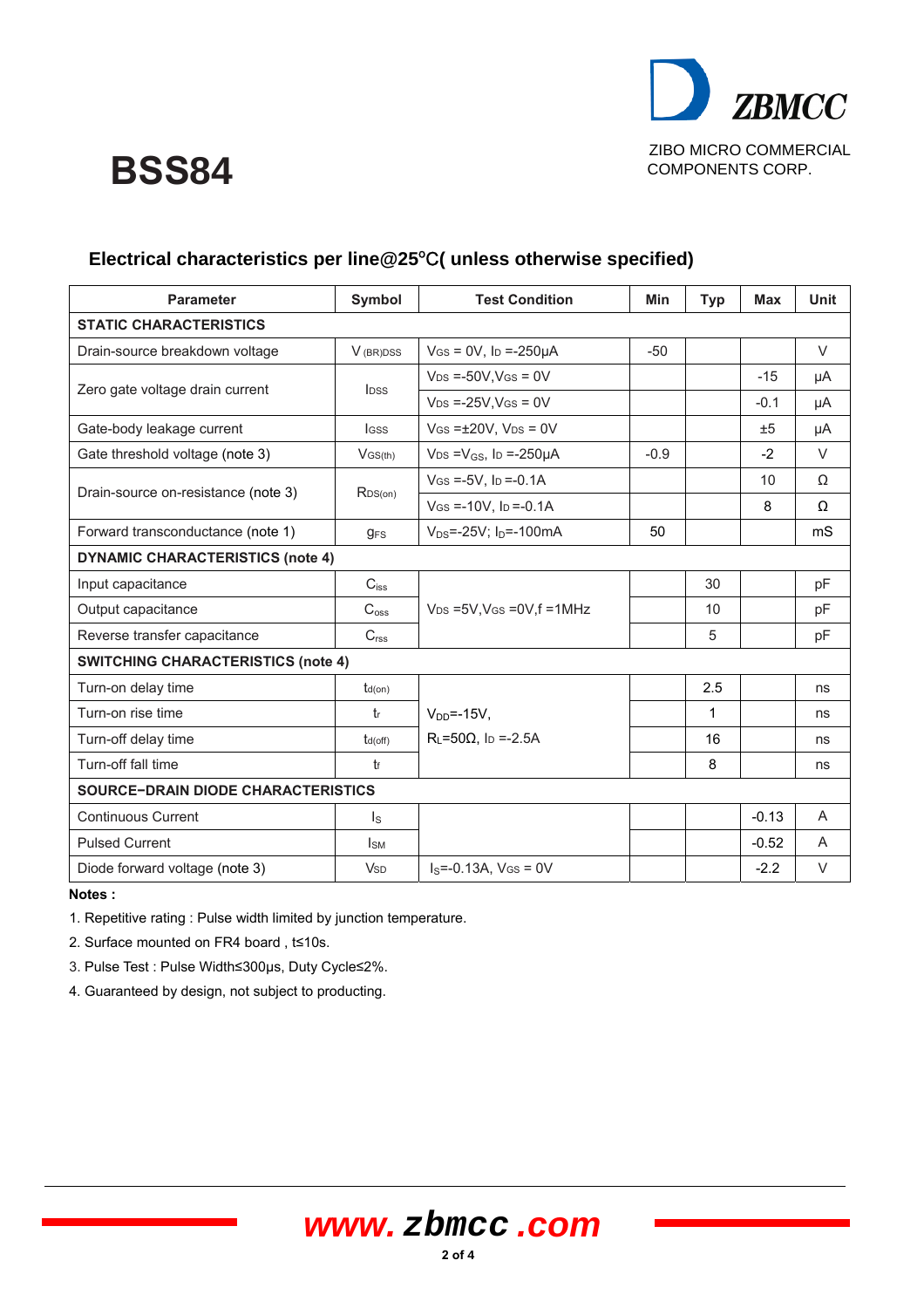



### ZIBO MICRO COMMERCIAL COMPONENTS CORP.



**www. zbmcc .com**